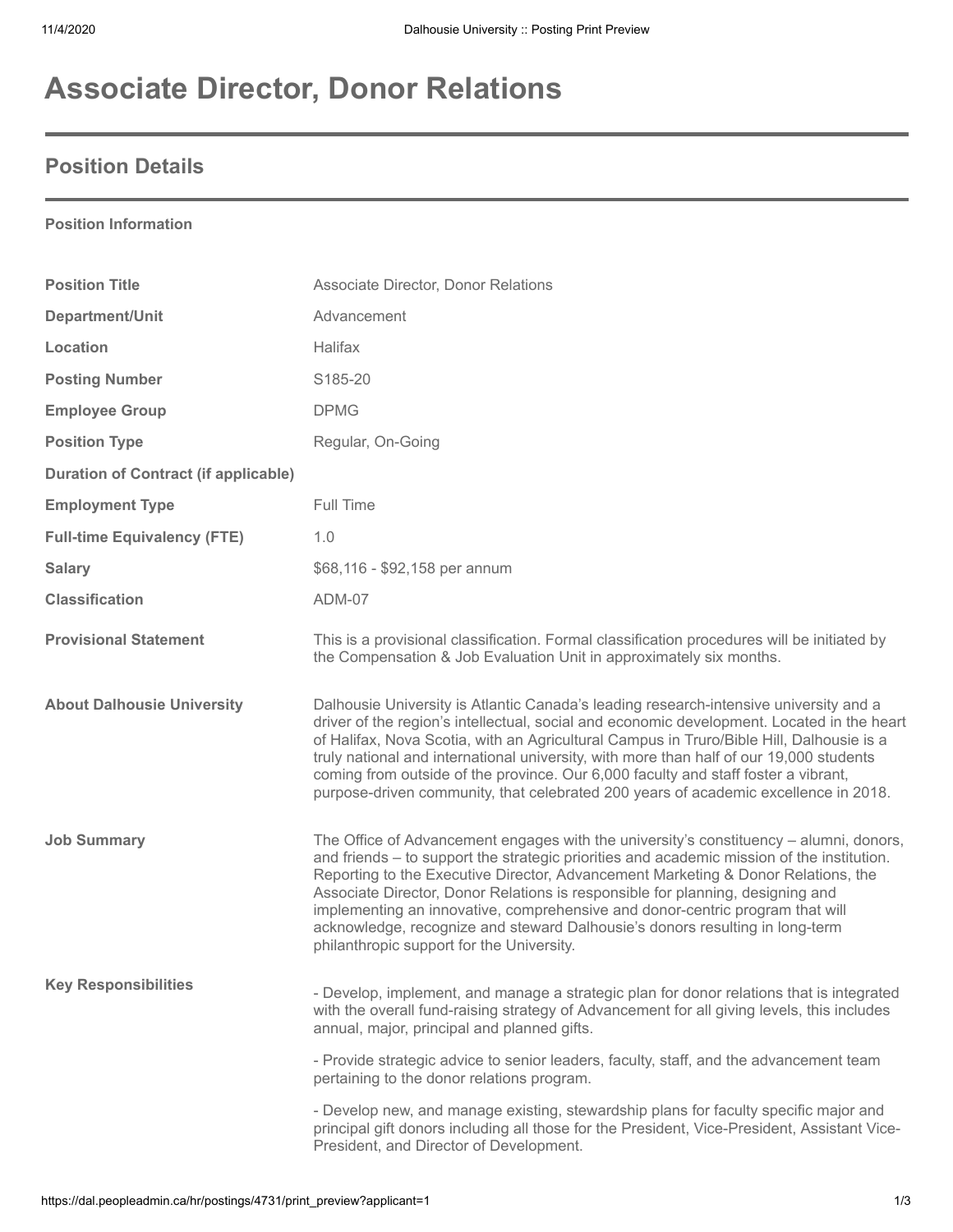| 11/4/2020                         | Dalhousie University :: Posting Print Preview                                                                                                                                                                                                                                                                                                                                                                                                                                                                                                                                                                                                                                                                                                                                                                                                                              |
|-----------------------------------|----------------------------------------------------------------------------------------------------------------------------------------------------------------------------------------------------------------------------------------------------------------------------------------------------------------------------------------------------------------------------------------------------------------------------------------------------------------------------------------------------------------------------------------------------------------------------------------------------------------------------------------------------------------------------------------------------------------------------------------------------------------------------------------------------------------------------------------------------------------------------|
|                                   | - Create short and long-term strategies to define measurable outcomes of a successful<br>donor relations program and how it impacts the Office of Advancement's fundraising<br>activities, set benchmark targets, provide expertise in the implementation of new ideas<br>and make specific recommendations for building improved long-term relationships with<br>donors.                                                                                                                                                                                                                                                                                                                                                                                                                                                                                                  |
|                                   | - Oversee the donor relations program's annual budget: determine fiscal requirements;<br>prepare budgetary recommendations; and monitor expenditure of allocated funds.                                                                                                                                                                                                                                                                                                                                                                                                                                                                                                                                                                                                                                                                                                    |
|                                   | - Manage the Donor Relations team by providing direction, establishing annual<br>performance plans, and evaluating performance.                                                                                                                                                                                                                                                                                                                                                                                                                                                                                                                                                                                                                                                                                                                                            |
| <b>Note</b>                       |                                                                                                                                                                                                                                                                                                                                                                                                                                                                                                                                                                                                                                                                                                                                                                                                                                                                            |
| Qualifications                    | Undergraduate degree, preferably in Public Relations, Marketing, or Business, plus<br>considerable progressive experience in fundraising and/or public relations and<br>communications, preferably in a large institution (or an equivalent combination of training<br>and experience) is required. Proven track record of successful leadership in donor<br>relations is key along with volunteer management and/or major gift fundraising. Must<br>have demonstrated ability to work effectively with internal and external constituencies,<br>including donors, volunteers, faculty, and others. Excellent written, verbal, interpersonal<br>and communication skills are required. Ability to listen is essential. Candidate must have<br>the ability to ask insightful questions that encourage prospects and donors to talk about<br>themselves and their interests. |
| <b>Job Competencies</b>           | The successful candidate is expected to demonstrate proficiency in Dalhousie's core<br>and leadership competencies (https://www.dal.ca/dept/leaders.html), in particular:                                                                                                                                                                                                                                                                                                                                                                                                                                                                                                                                                                                                                                                                                                  |
|                                   | - Integrity<br>- Respect & Inclusion<br>- Knowledge & Thinking Skills<br>- Relationship Building<br>- Development                                                                                                                                                                                                                                                                                                                                                                                                                                                                                                                                                                                                                                                                                                                                                          |
| <b>Additional Information</b>     | Dalhousie University supports a healthy and balanced lifestyle. Our total compensation<br>package includes a defined benefit pension plan, health and dental plans, a health<br>spending account, an employee and family assistance program and a tuition assistance<br>program.                                                                                                                                                                                                                                                                                                                                                                                                                                                                                                                                                                                           |
| <b>Application Consideration</b>  | Applications from university employees and external candidates are given concurrent<br>consideration. Among short-listed candidates, university employees will be given special<br>consideration.                                                                                                                                                                                                                                                                                                                                                                                                                                                                                                                                                                                                                                                                          |
|                                   | We thank all applicants for their interest, however, only candidates selected for an<br>interview will be contacted.                                                                                                                                                                                                                                                                                                                                                                                                                                                                                                                                                                                                                                                                                                                                                       |
| <b>Diversity Statement</b>        | Dalhousie University is committed to fostering a collegial culture grounded in diversity<br>and inclusiveness. The university encourages applications from Indigenous persons,<br>persons with a disability, racially visible persons, women, persons of a minority sexual<br>orientation and/or gender identity, and all candidates who would contribute to the<br>diversity of our community. For more information, please visit<br>www.dal.ca/hiringfordiversity.                                                                                                                                                                                                                                                                                                                                                                                                       |
| <b>Posting Detail Information</b> |                                                                                                                                                                                                                                                                                                                                                                                                                                                                                                                                                                                                                                                                                                                                                                                                                                                                            |
| <b>Number of Vacancies</b>        | 1                                                                                                                                                                                                                                                                                                                                                                                                                                                                                                                                                                                                                                                                                                                                                                                                                                                                          |
| <b>Open Date</b>                  | 11/04/2020                                                                                                                                                                                                                                                                                                                                                                                                                                                                                                                                                                                                                                                                                                                                                                                                                                                                 |
| <b>Close Date</b>                 | 11/18/2020                                                                                                                                                                                                                                                                                                                                                                                                                                                                                                                                                                                                                                                                                                                                                                                                                                                                 |